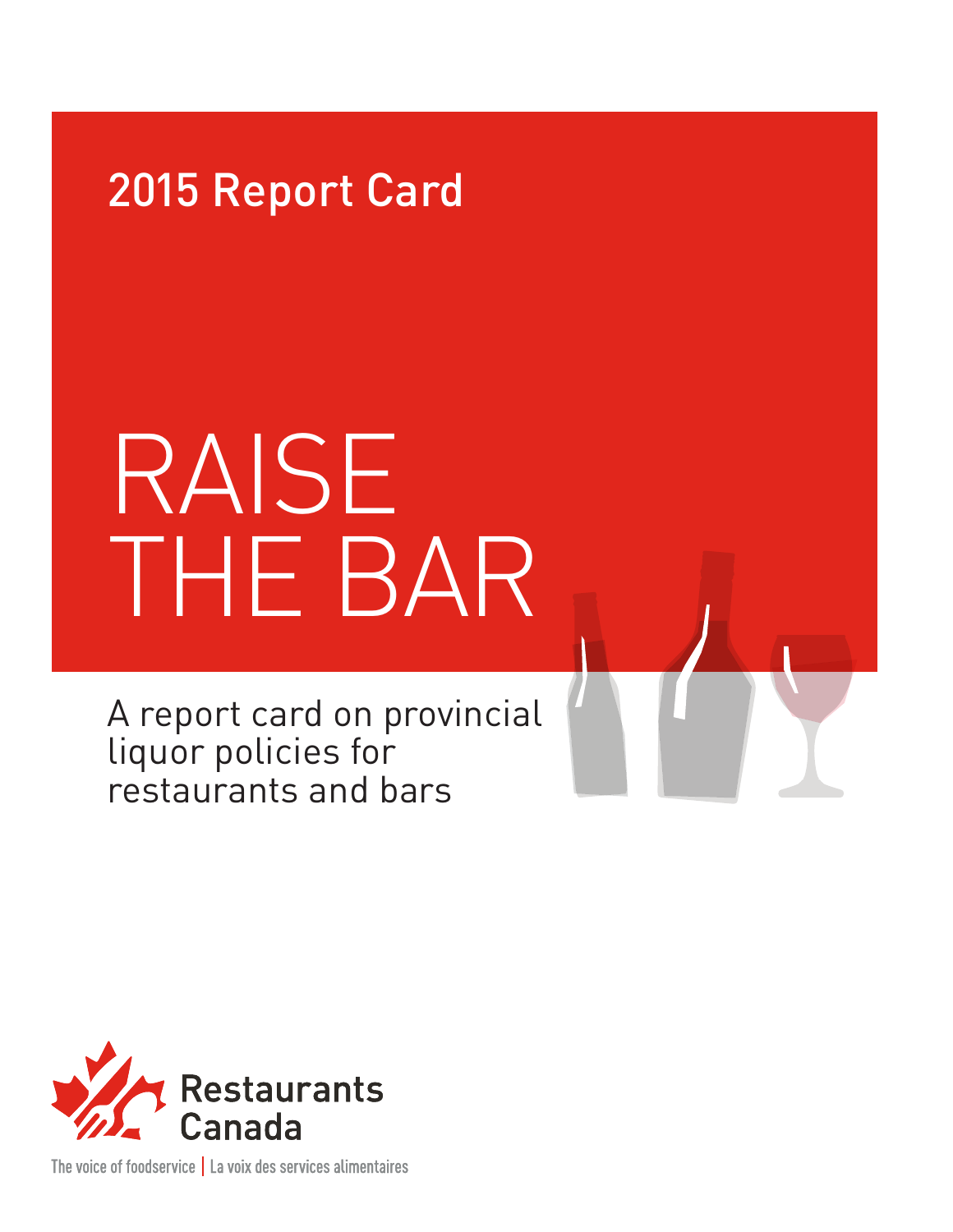# TABLE OF CONTENTS

- Introduction
- Consumer pays the price
- A Report Card for Canada

#### **ATLANTIC CANADA**

- Newfoundland and Labrador
- Prince Edward Island
- Nova Scotia
- New Brunswick

#### **CENTRAL CANADA**

- Québec
- Ontario

#### **WESTERN CANADA**

- Manitoba
- Saskatchewan
- Alberta
- British Columbia
- Our methodology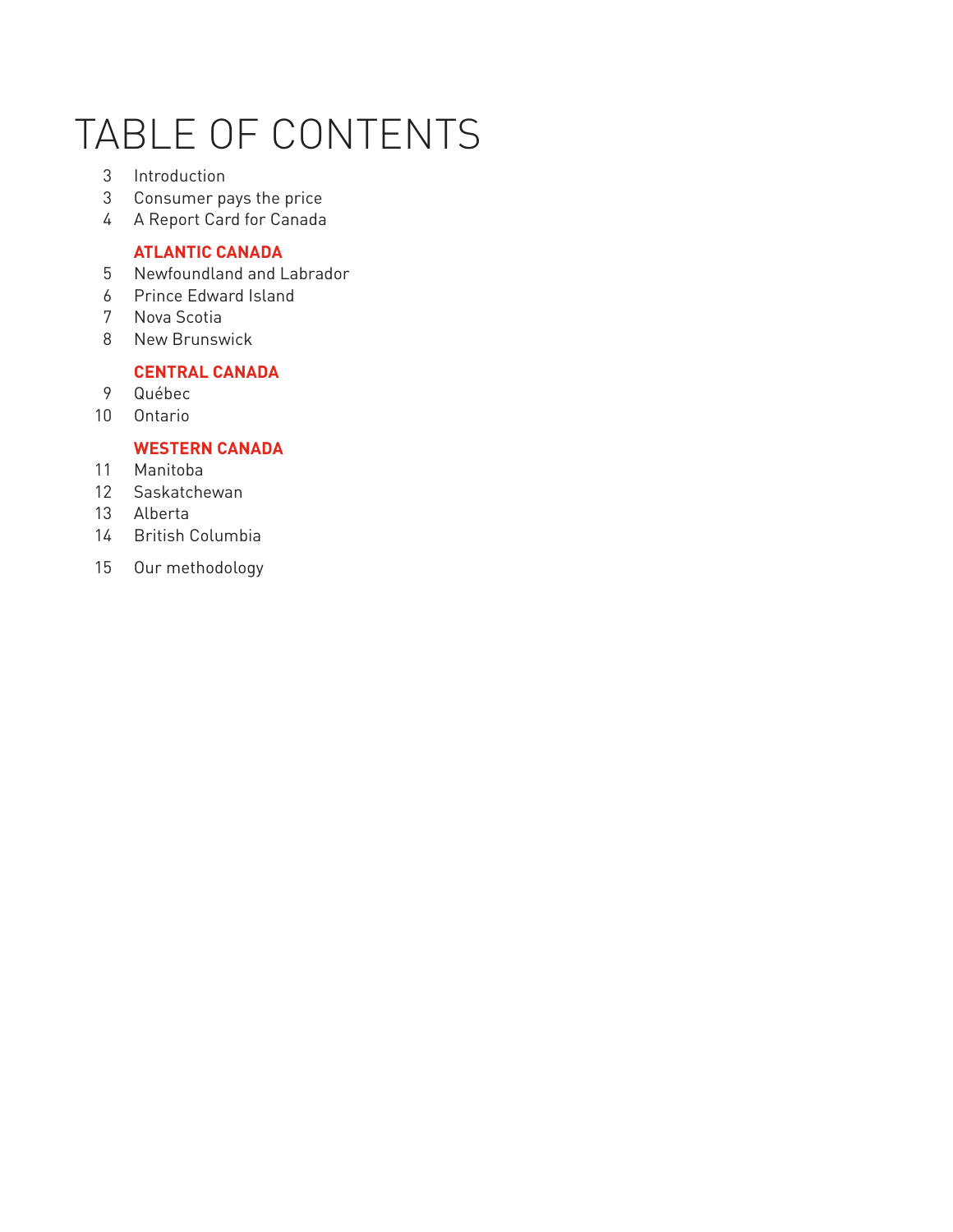#### **2015 Report Card** | Raise the Bar **3**

#### INTRODUCTION

"A guy walks into a bar." That's how many jokes begin. We listen, wait for the punch line, laugh with vigour, and gear up for the next time we hear about that same "guy" walking into a bar. While that may be the world of stand-up comedy, it is not the real world, the one in which Canada's food and beverage service industry is compelled to operate. In their "real" world, they cope with unnecessary and unhelpful laws and regulations. They deal with laws that change with every province, making the consumer experience different in each regulatory environment. Throughout Canada, lawmakers, through inflexible regulations, place roadblocks to good service and a positive customer experience.

#### **Consumer pays the price**

Canada's food and beverage industry faces a variety of issues in each of the country's 10 provinces, but the shared problem centres around the cost of alcohol. In most regions of the country, restaurants, bars, and even caterers pay the same or more for their beverage alcohol products than citizens would pay for these same products at their local beer and liquor retailer. Specifically, Canadians can now buy a case of beer or a bottle of wine for the same price as their corner bar or restaurant whose business it is to serve these beverages. In those circumstances where wholesale pricing is available to restaurant and bar owners, it is not nearly the discount available with other wholesale products.

In all other industries, whether it's food sales or manufacturing, there is a different price point for the company buying wholesale

which, then, supplies the product to customers at retail. Bargains at the wholesale level are typically passed on to those customers. Little of this typical business environment exists in the world of beer, wine, and liquor sales.

Restaurants Canada wants to change all that for one simple reason—bar and restaurant owners, despite the competitive nature of their industry, must pass along their costs to customers. No one wants that. Customers don't want it. Just as importantly, the food and beverage service industry doesn't want it.

Unnecessary and expensive regulations, the cost of which are borne by customers, will ultimately drive them away. That's an outcome that is bad for the public, restaurant and bar owners, and, even, the government, a beneficiary of a profitable food and beverage industry.

#### **In a 2015 Restaurants Canada survey of licensees across Canada**

| 72% | said the cost of beer, wine and spirits has a negative<br>impact on their business. |
|-----|-------------------------------------------------------------------------------------|
| 97% | want to see wholesale pricing in their province                                     |
| 82% | said their customers complain about the high cost of<br>alcoholic drinks.           |
| 30% | said they receive value from their local liquor/beer<br>supplier                    |

Source: Restaurants Canada survey of 351 licensees representing 3,712 businesses.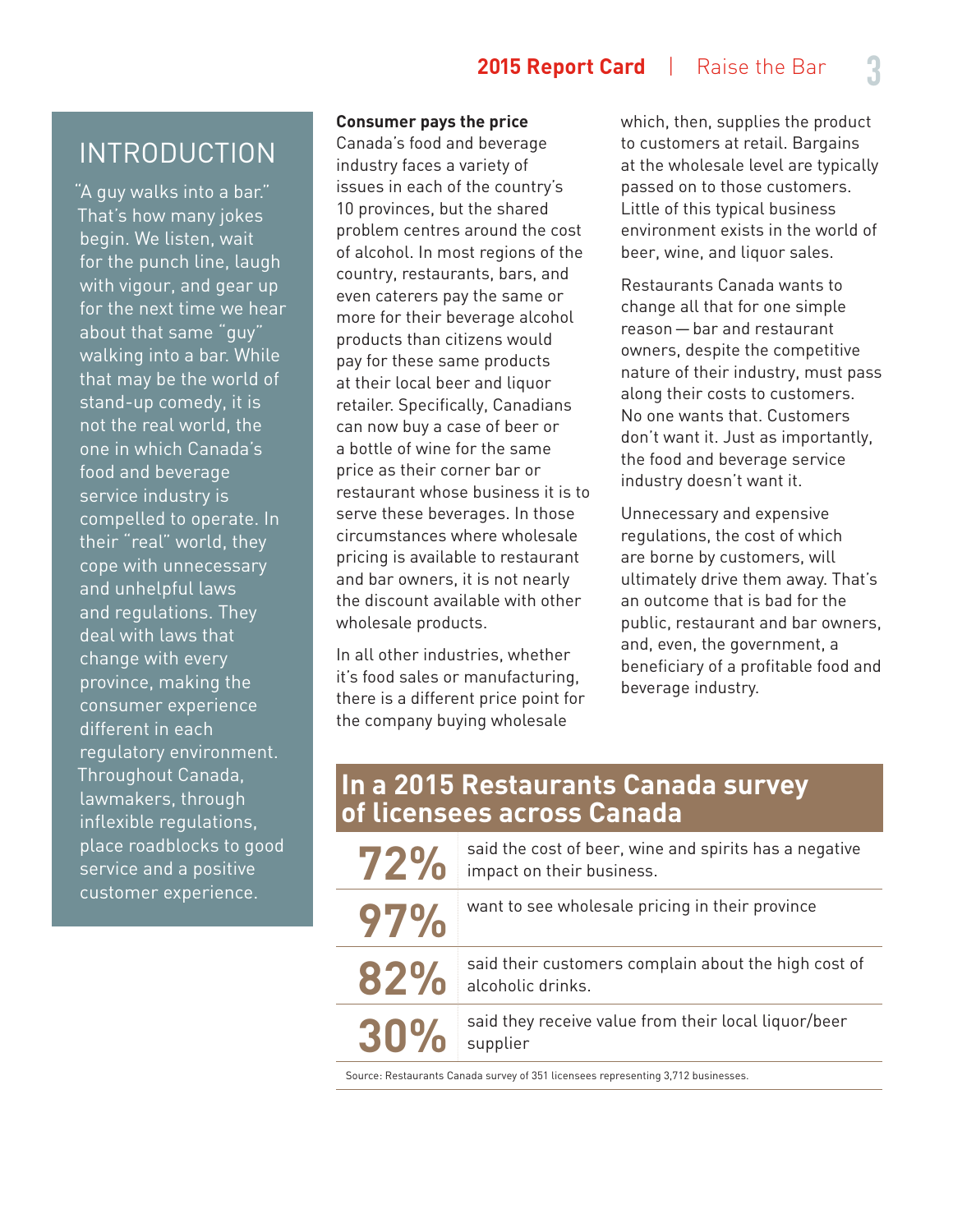### Restaurants Canada **4**

#### **A Report Card for Canada**

Restaurants Canada has evaluated the current regulatory environment facing the food and beverage service industry across Canada and, as well, surveyed its own membership of restaurant and bar owners. To each province, it has awarded a performance grade. By citing the successes and failings in each region, this report card spotlights opportunities for government-mandated change. It draws attention to changes required to make the restaurant and bar experience both an enjoyable and an economical one for Canadians.

Governments and the regulations they enact are meant to support businesses that bolster Canada's economy while protecting the interests of consumers. That, at least, is the intent. Oftentimes, however, regulations fall short. They prevent businesses from providing to their customers the most choice at the best price.

In Canada, as an annual average, we host more than 16 million tourists, most of whom visit our restaurants and bars. They come to Canada expecting to re-cork their unfinished bottle of wine, to have an alcoholic drink without ordering food (if they so wish), and, most importantly to pay a fair price for their drinks while the restaurant and bar owners make a fair profit. The system breaks down when the merchant is forced to buy from only one supplier and is denied wholesale pricing.

Wherever you live in Canada, this is unacceptable. But where do you live? Care to see how your region is performing in terms of what is, ultimately, in your best interest? Scroll down. Find home. See your province's score and its commitment to productive change.

### **An Important Industry**

Canada's licensed restaurants and bars are a big part of the overall restaurant and foodservice industry, which represents:

| <b>1.2 million</b>                               | direct jobs              |  |
|--------------------------------------------------|--------------------------|--|
| 282,000                                          | indirect jobs            |  |
| \$72 billion                                     | in economic activity     |  |
| 91,300                                           | businesses across Canada |  |
| Sourcels): Statistics Canada: Restaurants Canada |                          |  |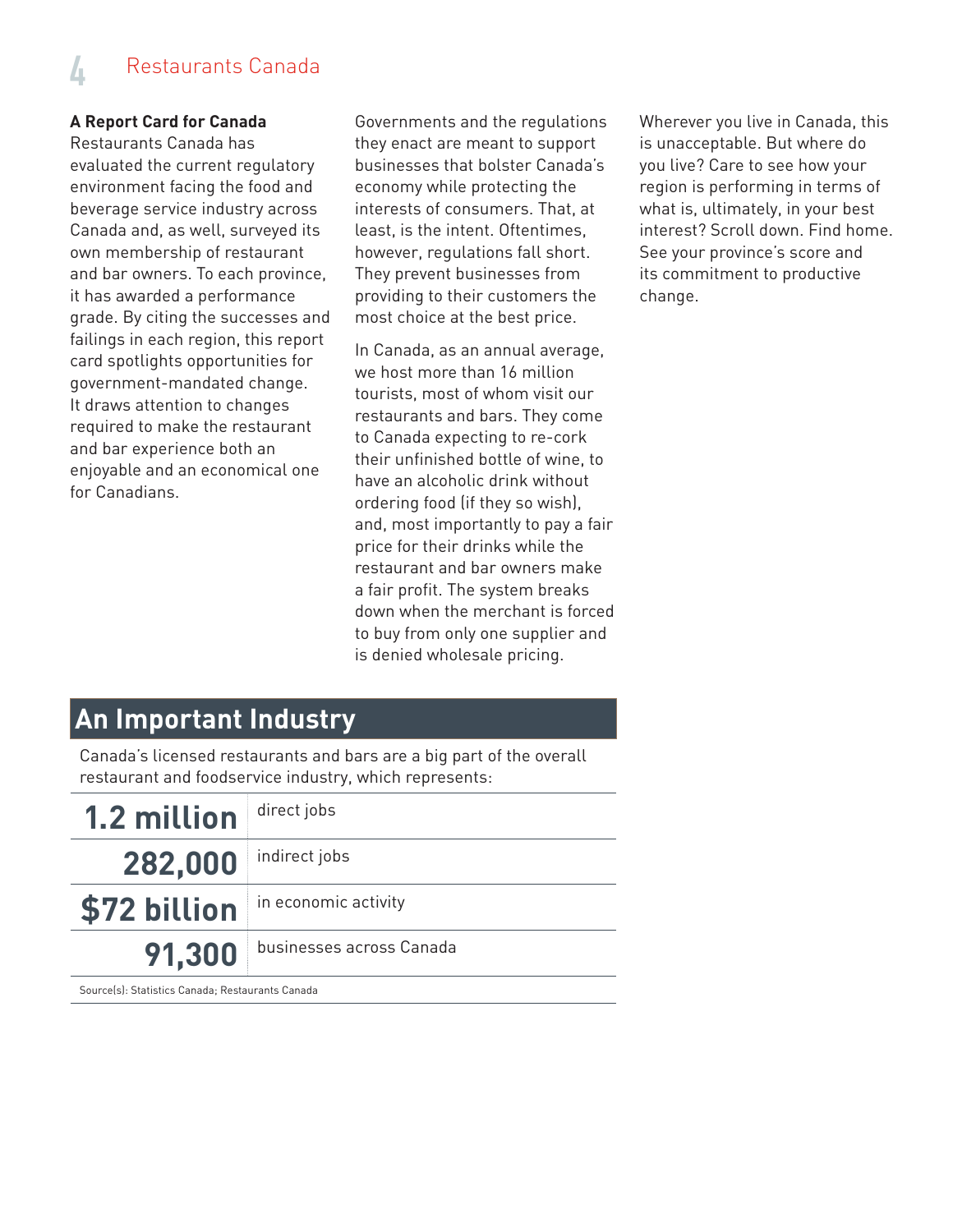#### **A failing grade on The Rock**



In Newfoundland and Labrador an uninspired regulatory environment plagues the food and beverage service industry. That industry has one place to buy its alcohol, from a liquor monopoly that offers little choice and among the highest prices in Canada. The competitive nature of an industry that retails to the public is nowhere to be seen when one supplier holds all the power. In fact, the **supplier** of alcohol, the Newfoundland Liquor Corporation, is also the **regulator** of the industry that serves the product to the public. This underscores the lack of understanding and appreciation of the customer that typically exists when monopolies are at work. Such a system robs the people of Newfoundland and Labrador of the obvious benefits of competition and choice.

"The Newfoundland Liquor Corporation expanded from a supplier to a fierce competitor focused on increasing its profit to the detriment of the bar/restaurant industry."

At the heart of the "F" awarded to Newfoundland and Labrador is the need for major change that recognizes the realities and contributions of the food and beverage service industry. Instead of being treated like partners or customers, business owners are treated as entities that need to be policed. What message does it send when NLC inspectors show up wearing uniforms, flak jackets and utility belts?

In the meantime, consumers lose on many fronts. As just one example, no one can order an alcoholic beverage in a restaurant without ordering food. While Restaurants Canada fully supports responsible consumption of alcohol, this law simply drives up costs for the customer.

Adding to the problems, approval to serve alcohol in Newfoundland and Labrador is difficult to get, and liquor license costs are among the highest in Canada. Along with the sheer number of license types and the requirement to publicly advertise all liquor license applications, it all speaks to an out-of-date, inflexible system. It's complex and timeconsuming. It penalizes the most successful operators by making them pay more for their licenses. Most importantly, it creates costs borne ultimately by the consumer.

For this situation to improve, the food and beverage service operators of Newfoundland and Labrador must be treated as partners with government, and recognized for the value-add they provide. Decision-makers need to review laws and regulations that govern this important industry. One small element to consider? The minimum wage law does not consider that servers of food and alcohol benefit from gratuities that bolster their incomes. Allowing operators to adjust their minimum wage costs accordingly would be one step in the right direction.

*"Pricing, pricing, pricing is our issue."*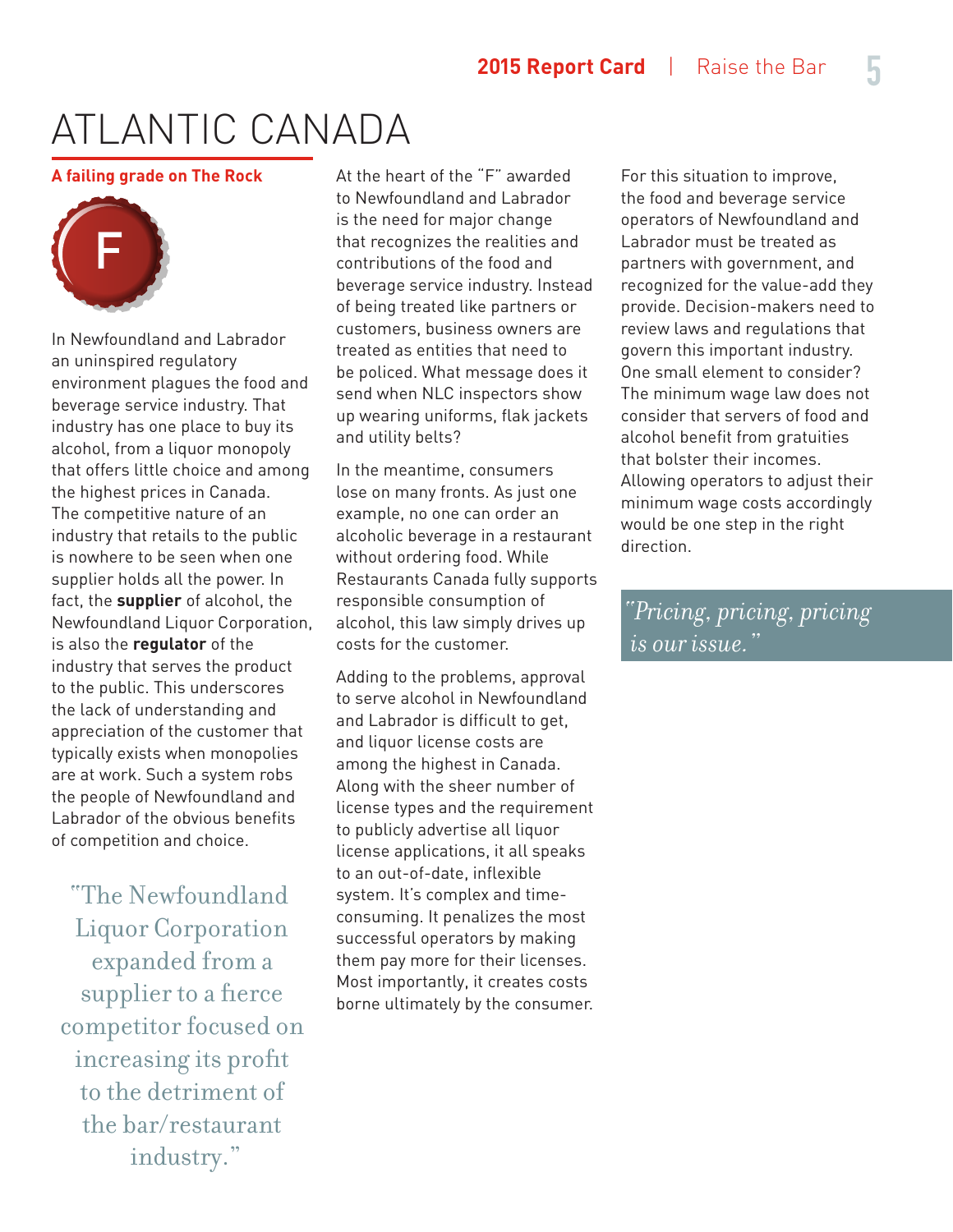#### **Much better on The Gentle Island**



On Prince Edward Island, the consumer is better served thanks to the collaborative working relationship between government and the food and beverage service industry. There, government appreciates our industry's contribution to the Island's economy specifically through its support of tourism and employment creation. PEI is the only province, other than Alberta, with a comprehensive wholesale discount program on all products.

This productive relationship provides a platform for change – change that is needed to vault PEI's score to the coveted A+.

> "The rules are so ridiculous and controlling"

"Even trying to bring in a new draft beer can be complicated."

What would help? Well, for starters, PEI could enhance its current wholesale pricing program by inviting competition into the supply chain. In short, allow the food and beverage service industry to buy its alcohol products from more than one supplier (the PEI Liquor Control Commission). Foster choice and competitive prices.

This would help address the challenges linked to the small population base. Because PEI is a small province, selection of product is limited. Prices are high.

The consumer would be wellserved, as well, by a recognition that individuals who serve liquor need not fall under the broadly applied minimum wage laws because, in fact, these employees typically earn much higher income due to gratuities. Keep the cost of wages at a reasonable level and the price of the product can be more reasonable for Islanders and tourists alike.

In PEI, there are liquor laws that are arguably archaic or, at the very least, baffling. One example? It's illegal to swear in a licensed restaurant and it's up to the owner to ensure there is no vulgar or profane language in the establishment.

Notwithstanding these issues, the PEI story speaks to the government's understanding of the file. Legislators deserve credit for the province's comprehensive wholesale program and allowing the sale of PEI-manufactured products for take-away.

*"The problem is the selection and high price of alcohol, particularly in a small province."*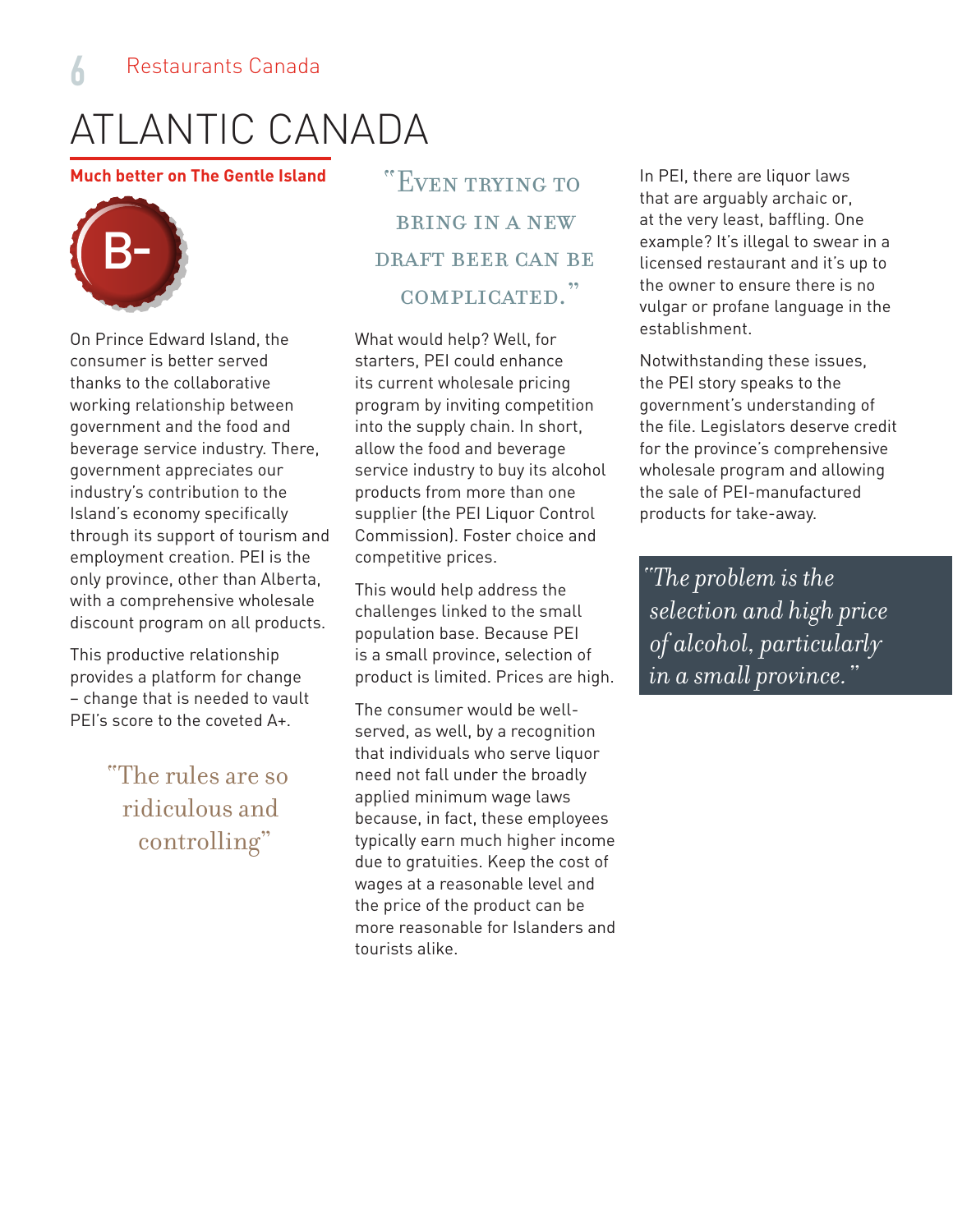**Nova Scotia is on the right path, but it needs to keep going.**



Let's look at that "half full" wine glass. We see it as "half full" because, in Nova Scotia, several private-sector liquor stores are permitted to sell product (wine, spirits, and beer) that is not listed by the NSLC (Nova Scotia Liquor Corporation). For these nonlisted products, the liquor store owners can negotiate price and select from different providers. Those licensed to sell these beverages in Nova Scotia can even buy direct from wineries, craft breweries and craft distilleries. This translates into more choice and, arguably, better prices for their customers. Like PEI, political decision-makers in Nova Scotia exhibit an appreciation for the

*"People are choosing to drink at home because of high prices. Wholesale pricing is needed."*

"Rules need to be totally overhauled. The food-with-alcohol rule definitely hinders growth. Would like to sell growlers of local beer"

contribution that the food and beverage service industry makes in that province. For example, they are working to eliminate major irritants such as the existence of "dry" regions in the province. They also acknowledge the industry's contribution through moderate costs for liquor licenses, a limited amount of red tape, accommodations provided for special events, and, in some instances, allowance for recorking and BYOW (bring your own wine). NSLC currently gives a 10% discount on wine and spirits to licensees within the province.

"The high cost of alcohol reduces THE BOTTOM LINE  $$ very little equity LEFT TO RE-INVEST IN my business."

Still, all is not perfect. It's the province with the highest HST in Canada. Its minimum wage laws include liquor servers despite their opportunity to earn more, because of tips, than a typical employee collecting minimum wage. And, of course, government should eliminate the dated law that requires a working kitchen in every establishment that serves alcohol.

The Nova Scotia government and Restaurants Canada share a common objective in their ongoing consultations. When it comes to the purchase of alcohol in restaurants and bars, they strive to provide Nova Scotians with choice and the best possible prices. This goal can be reached in a marketplace supported, not impeded, by regulation. And once achieved, it can improve upon the province's current C+ standing!

*"We have an archaic requirement for a dining room area when we don't focus on food"*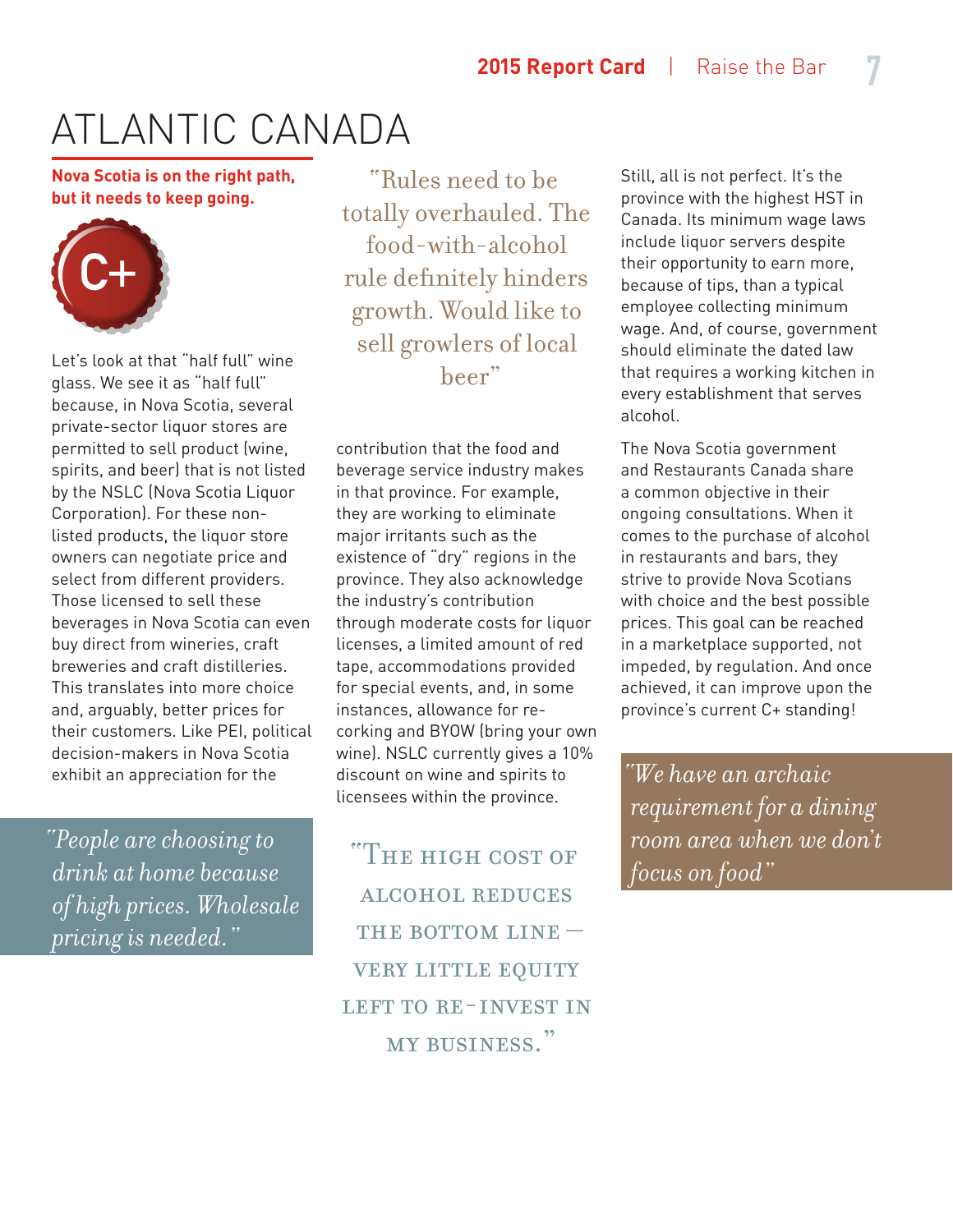**Do you live in New Brunswick? Well, there's work to be done.**



While New Brunswick has introduced a small wholesale pricing program for full cases of wine and spirits, overall prices are high for that province's restaurants, bars, and caterers. There is simply not enough competition in distribution at the wholesale level. For example, the food and beverage industry has no power to negotiate price with local wineries or craft beer companies. Instead, these products are sold to licensed establishments at New Brunswick liquor store prices.

Buying a drink in a tiny lounge that serves less than 30 people? You're in luck. N.B. regulations

don't compel that establishment to have an operational kitchen. More than 30 seats, however, and the kitchen rule applies. It's yet another expense that is ultimately absorbed by customers, the same group that regulation is designed to protect.

Like its counterparts in the rest of Atlantic Canada, New Brunswick has laws that warrant change. How about this one? If you're in a restaurant and you want an alcoholic drink, you must sit down to consume it. If you are on the patio, no bottle or cans for you, but you can drink from a bottle inside the establishment.

The door is not closed to negotiations. While there is no pressing political will to change New Brunswick's laws or regulations as they apply to the food and beverage service industry, meaningful consultation is at work. With political will, the province's modest wholesale pricing program can expand, prescriptive legislation can be

"The high cost of alcohol adds significantly to THE TOTAL COST of the guest experience, THEREBY discouraging additional visits."

relaxed, and minimum wage requirements can be reviewed in light of servers' gratuities. Lastly, Restaurants Canada is hopeful that government will reject the idea of an HST (harmonized sales tax) increase to 15%.

Change is possible. Change is what is best for New Brunswick consumers.

*"Lack of wholesale pricing impacts profitability. That impacts employment."*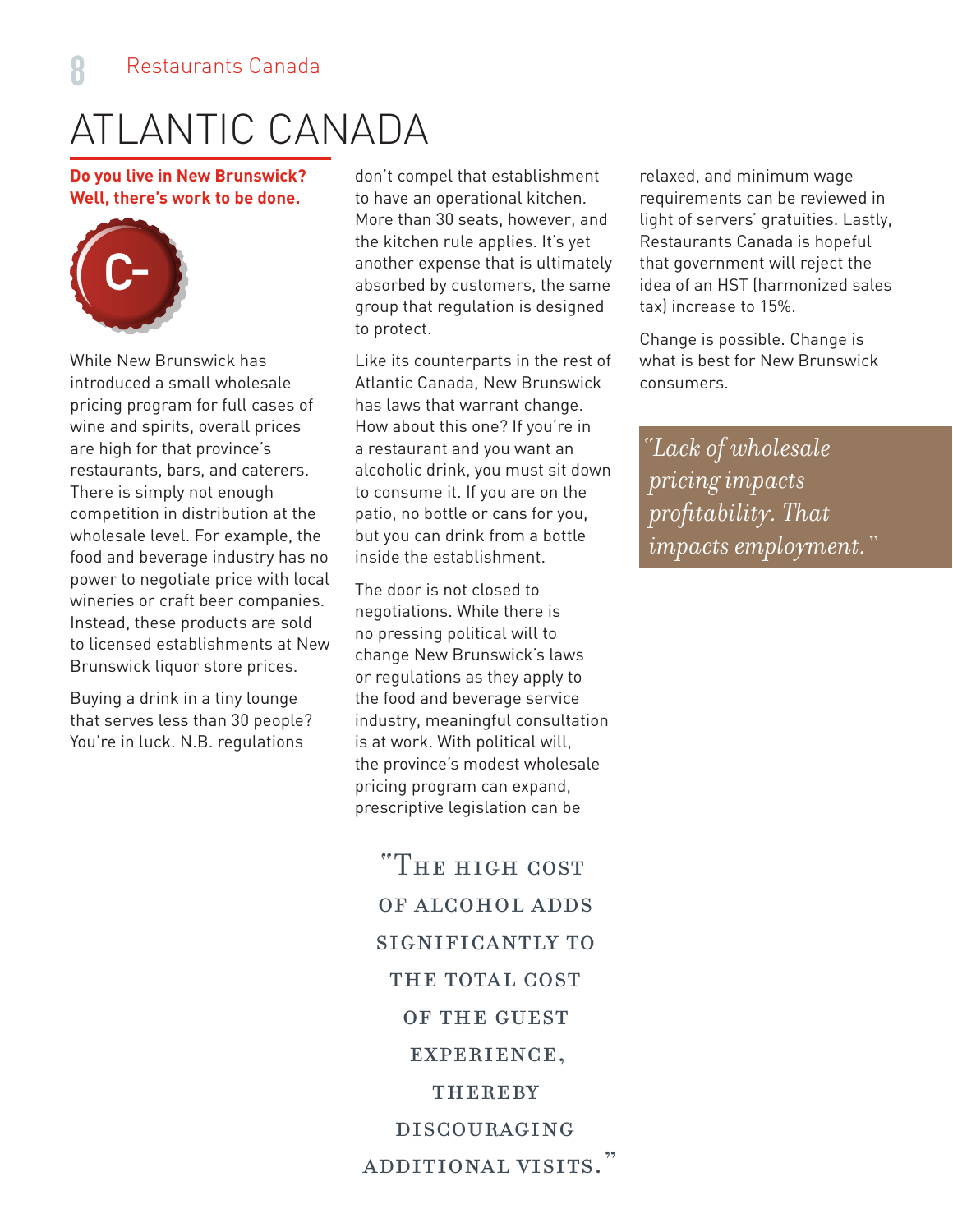# CENTRAL CANADA

**Québec's rules from the '70s need an update**



If you're ordering a beer in La Belle Province, you will likely have many brands from which to choose. What you will not have, however, is the cost benefit brought about when a business owner can buy his or her product wholesale through a highly competitive supply chain. The SAQ, Québec's liquor control board, has the monopoly on sales of wine and spirits to bar and restaurant owners with no volume rebates. Monopolies don't work for business owners. They don't work for their customers.

*"There are fewer customers in our business because of the high costs of alcohol."*

Times have changed in the hospitality industry. Regulations in effect since the 1970s no longer make sense in our transformed industry. Why is a meal required when serving alcohol? Why can't a minor stay past 8:00 p.m. on a patio where liquor is served even if accompanied by a parent? Why can't servers open bottles in advance of a big dinner? The only possible answer is that law has not kept up with modern life.

After years of standstill, there have been positive changes recently in Québec to improve the marketplace for the hospitality industry and the customers it serves. Last year's provincial budget not only reversed the retroactive tax increase on alcoholic beverages purchased by licensees, but reduced those taxes to align with retail alcohol purchases.

The Québec government is also working with the hospitality industry to reduce the number of permits required to serve alcohol. For example, with this change, a separate permit would not be required for each room in which liquor is served, including the patio. Another welcome effort is the government's commitment to look for different ways to

replace the antiquated bottle stamp system. Did you know that bar and restaurant owners must ensure a paper stamp is affixed to all bottles of beverage alcohol to prove where they were purchased and that taxes were paid?

The government's predisposition to change and its commitment to reduce red tape works to the benefit of Québec consumers. It represents modernization for the good of all stakeholders.

"The alcohol permit process is very complicated (bar, dining room, patio)and could be simplified."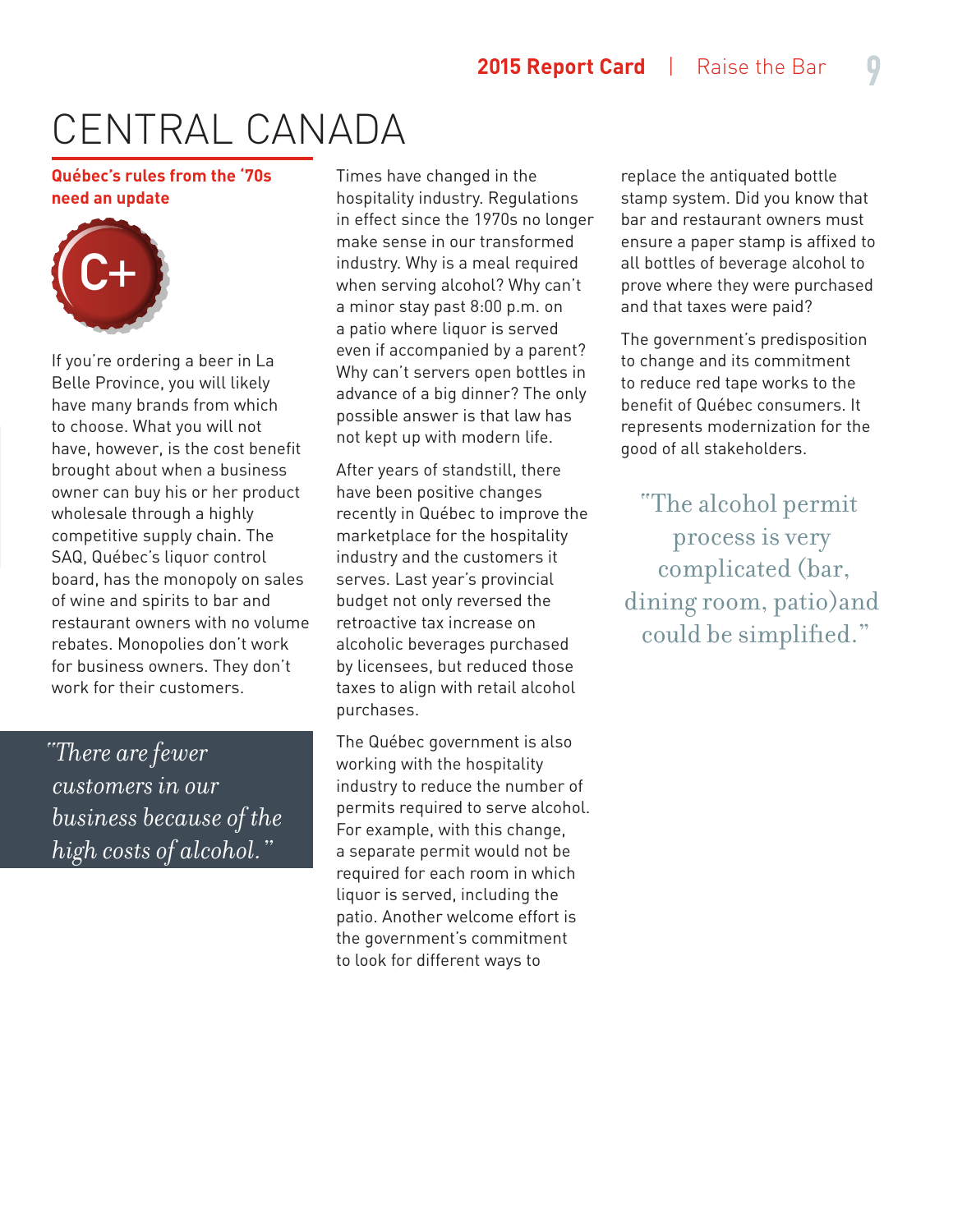### CENTRAL CANADA

**Ontario has work to do**



When it comes to purchasing their products in Ontario, restaurant and bar owners have plenty of selection. Unfortunately, this expansive selection comes at a price and, specifically, it applies to the price of beer. In addition to paying slightly higher than retail for spirits, brewers take strong advantage of the fact that restaurant and bar owners cannot shop anywhere else. They charge upwards of 30% higher prices. And payment options are restricted as well.

So, when you step up to a bar in Ontario, know that the bar owner had to pay well above retail.

All is not lost in Ontario. Recorking of wine bottles and BYOW are both allowed. Kitchens are not required of those serving alcoholic beverages and customers don't have to order food with their drinks.

The long wait time for new and amended licenses is unacceptable. Slow-grinding wheels of bureaucracy cost the province's economy and inconvenience its citizens.

The recent, highly publicized consultation with government did very little for our industry. In fact, the province took Restaurants Canada's recommendation to allow licensees to sell sealed, take-home draft beer containers (growlers) and turned it into a new revenue source for the LCBO.

The province of Ontario will have to work harder to score better than D+.

*"Allowing brewers to charge \$10-\$15 more per case of beer is crazy. We shouldn't be paying more than retail customers and, in fact, we should be getting a wholesale discount."*

"This is a classic EXAMPLE OF LARGE corporations TAKING ADVANTAGE OF SMALL businesses just BECAUSE THEY CAN."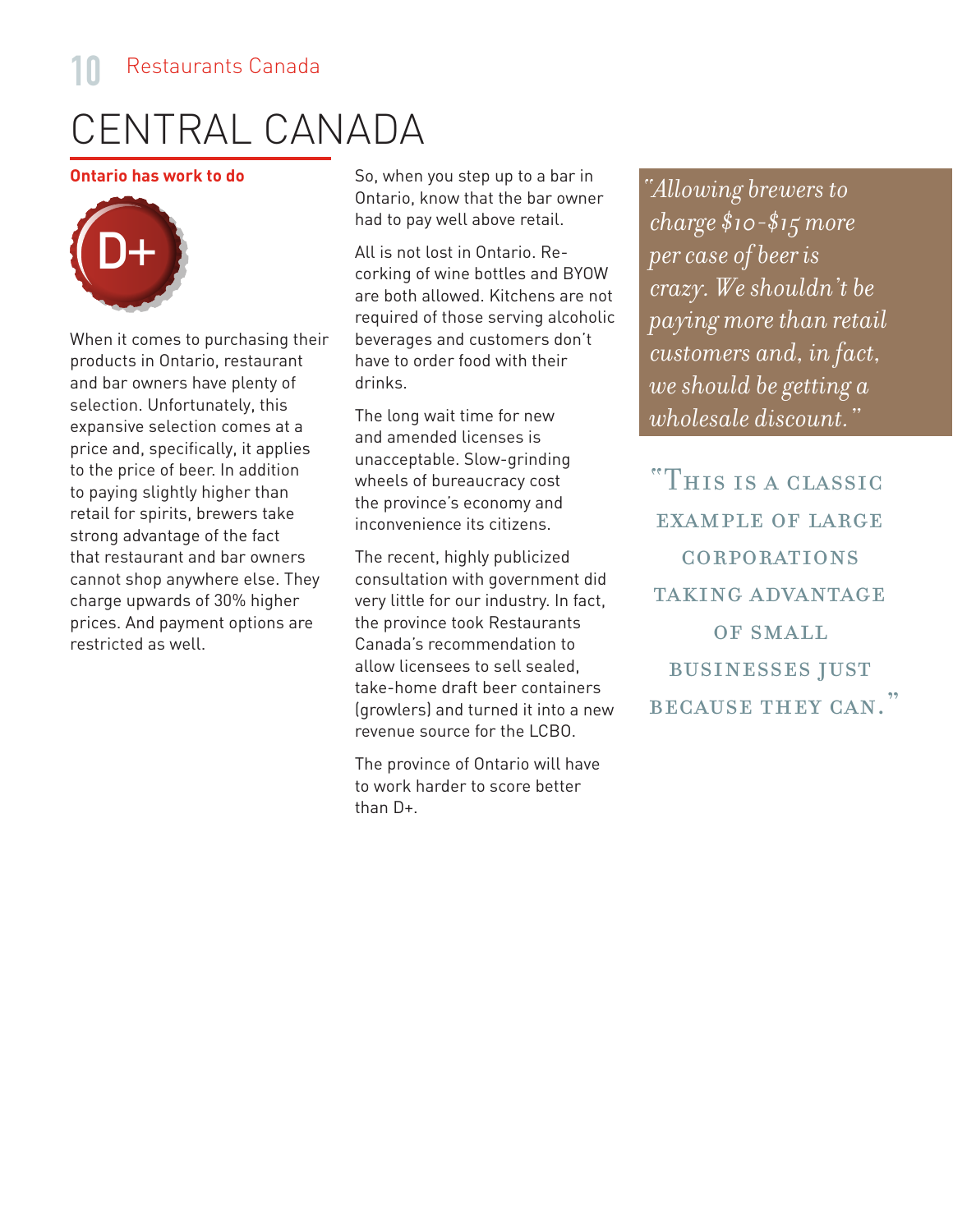#### **Manitoba moderately "Friendly" to the hospitality industry**



In Manitoba, it's safe to say these are the best of times and the worst of times. Hence, the downthe-middle "C" on this year's report card.

On the positive side, Manitoba receives high marks for the ground-up rewrite of its liquor laws. Today, thanks to the good work of the province's Hospitality Advisory Committee (reporting to the province's Liquor and Gaming Authority), restaurants can serve alcohol to customers without the obligatory food order that exists in so many other parts of the country. And Manitobans

"Listing new standard products can be tedious; special orders are really tedious."

make legal exceptions to their own rules. With important events such as Olympic Gold Medal Hockey or FIFA Women's World Cup or the Junos or the Grey Cup, the hospitality industry and its customers enjoy extended operating hours. This is not an indictment on responsible drinking, but a recognition that governments and the rule makers must be flexible. In Manitoba, they are.

These positive actions are tempered, however, by the fact that bars and restaurants receive no form of wholesale or discount pricing for their alcoholic products. Manitoba Liquor and Lotteries (MBLL) maintains a wholesale monopoly and exclusivity on the sale of beer and spirits to the businesses

serving food and alcohol. With some minor exceptions, MBLL determines pricing for all wine, beer, and spirits. Where there is no room for negotiation, the price of a product is set. This eliminates the potential for consumers to benefit from price reduction and enhanced choice. It's what earns Manitoba its "C."

"Huge strides have been made in the REDUCTION OF RED tape regarding some events, while others remain DIFFICULT."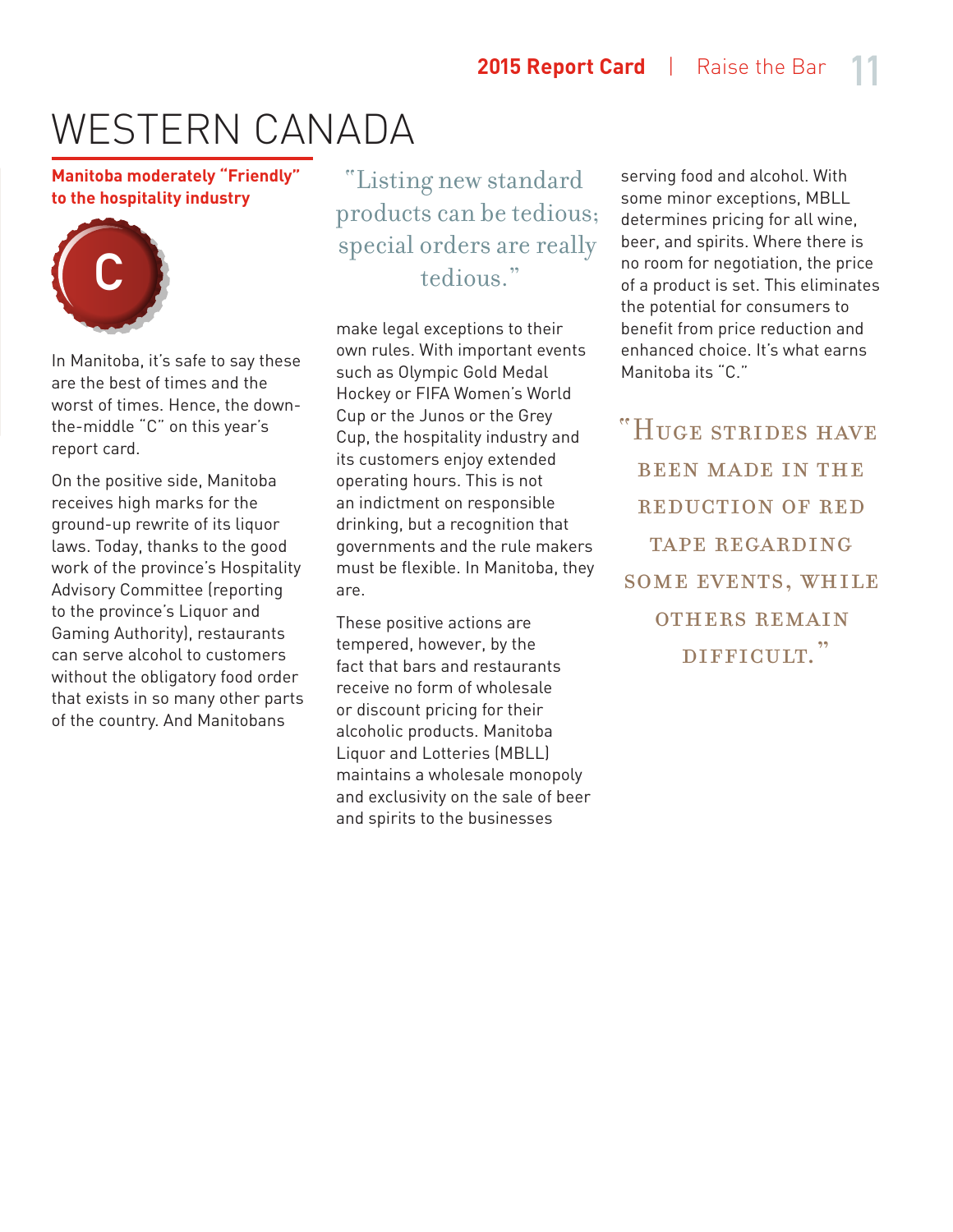**For Saskatchewan, barely a passing grade**



Monopolies simply don't work for consumers and, if you live in Saskatchewan and you frequent a local bar or restaurant, you're experiencing that reality firsthand.

The owners of those bars and restaurants, at least on an acrossthe-board basis, cannot buy their alcohol products wholesale. They enjoy none of the benefits of supply chain competition. Except in some unique cases, there is no negotiating for discounted price, no payment terms and, worst of all, these businesses can only buy from a monopoly, the Saskatchewan Liquor and Gaming Authority.

This scenario does not work for the consumer who could benefit from lower prices that typically exist in a less regulated marketplace. Worse yet, there is an unfair tax burden. In Saskatchewan, consumers pay a 10% Liquor Consumption tax, twice the amount of the province's retail sales tax. Add to that the 5% GST and you have a punitive tax specific to the consumption of alcohol. Incidentally, in this same province, there is no provincial tax on restaurant meals.

In Saskatchewan, however, not all regulation is bad regulation. Today, applicants wishing to serve liquor can readily acquire a license with minimal red tape. Restaurant and bar owners can serve alcohol without food.

"The general public does not REALIZE WE PAY EXACTLY THE SAME price as they do FOR THE ALCOHOL WE serve."

*"If I'm reselling and helping generate higher taxes, I should be able to purchase at a discount in relation to a retail customer."*

Customers can recork their unconsumed wine and, in some circumstances, even beer.

So there have been improvements in Saskatchewan and they have been positive, but the piecemeal approach to regulatory reform does not allow for measurable savings to the food and beverage service industry. Without savings at the wholesale level there can be no positive outcomes for the consumer who pays retail with every order of wine, beer, or spirits.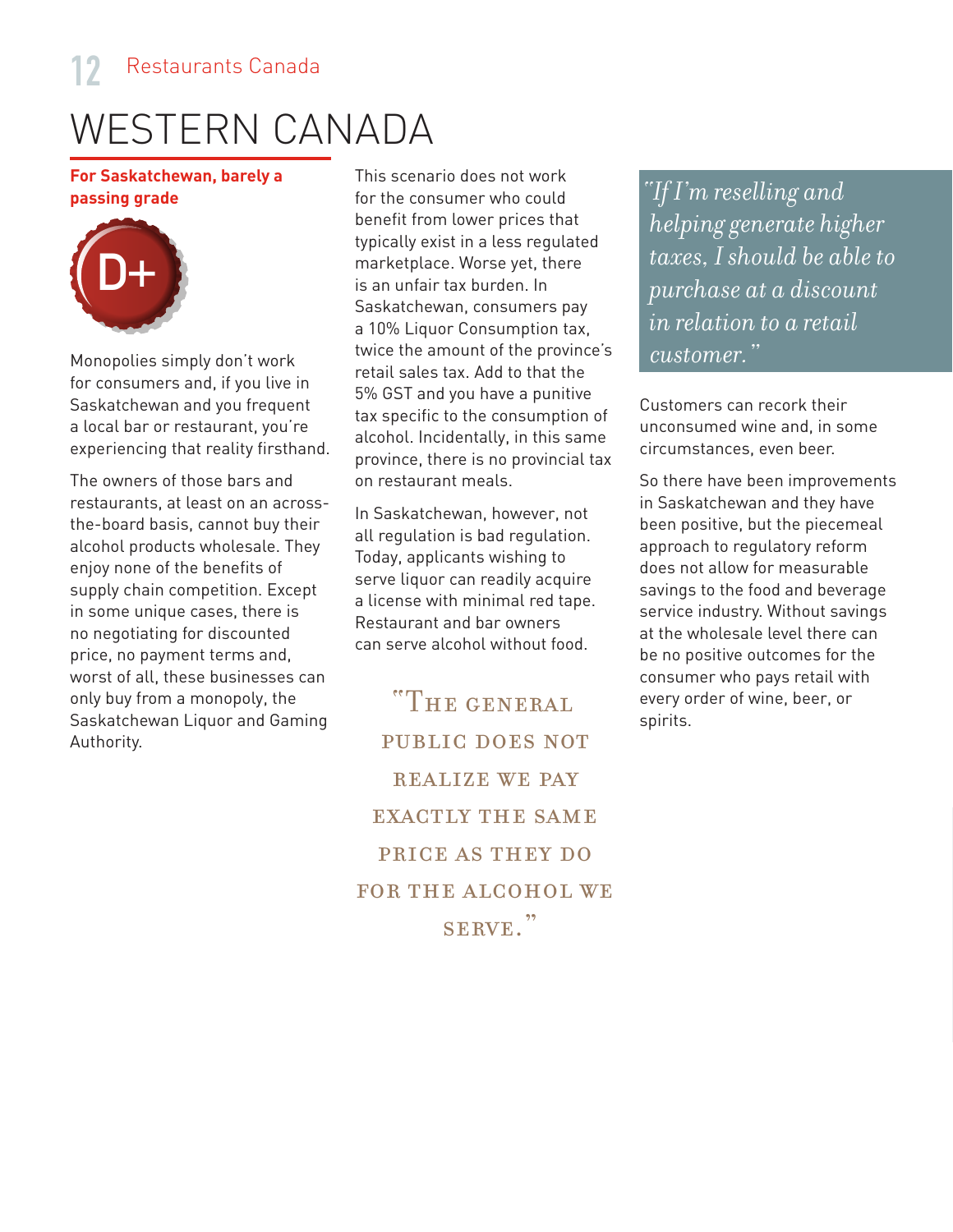#### **Alberta leads the class of Canada**



For Alberta's restaurant and bar owners, it's a marketplace deemed the best in Canada. Why? It is because these business owners enjoy the broadest selection of alcohol products at the best average prices relative to other Canadian jurisdictions. In large measure, this is an outcome of Alberta's flat tax mark-up system and access to wholesale pricing.

Alberta's restaurant and bar owners also have the flexibility and convenience of purchasing alcohol products either directly through the Alberta Gaming and Liquor Commission (AGLC) at the full wholesale price or, as well, through any private retailer in

*"We need to give restaurants the right to have off-sales available to their guests and customers, just as hotels have enjoyed for all these years."*

#### "Not being allowed to infuse flavours into spirits (bitters even!) is just crazy."

the province at negotiated prices and payment and delivery terms. What alcohol these businesses order, what they pay for it, how they pay for it, and from whom they buy it, are all facets of this province's competitive wholesale environment.

This level of support for the hospitality industry translates into reasonably priced and conveniently available alcohol products for Albertans.

Recent pilot programs forecast even more flexibility in Alberta's regulatory environment. These test cases have allowed restaurants and bars to extend their hours for special events such as the Olympics and the Calgary Stampede, providing their guests with more opportunity to celebrate. And best of all, if you are on the customer side of that restaurant and bar experience, Alberta has no sales tax.

As with any report card, however, there is always room for improvement. Smaller restaurants and bars, for example, would benefit from a change in the minimum case ordering restrictions. As it stands now, Alberta licensees can order at wholesale prices from the AGLC, but the minimum case requirement prevents many small restaurant and bar owners from taking advantage of this wholesale pricing.

Alberta enjoys a reputation as a business-friendly province. Careful attention must be paid, however, to ensure this label continues for the future of the province's hospitality industry. The last two provincial budgets, for example, add up to an ill-advised average 15% increase in liquor taxes.

Government has also announced its intention to phase out a distinct liquor server wage in 2016. A change to this minimum wage law would no longer recognize that servers in restaurants and bars access tips not typically available to other minimum wage employees in the province.

To remain best-in-class, Alberta must modernize antiquated liquor laws, reduce minimum case ordering requirements and reverse the planned phase-out of the liquor server differential.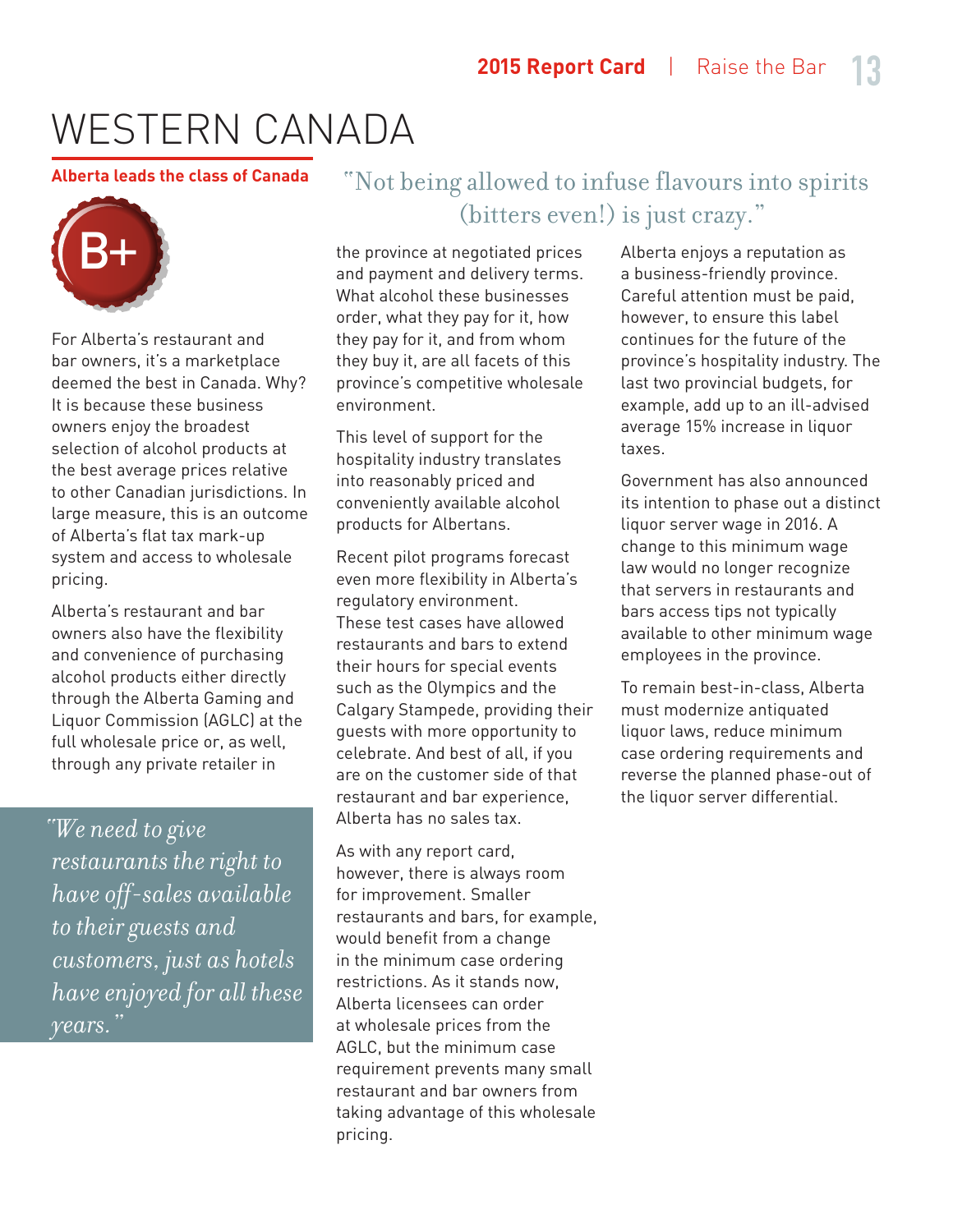**Beautiful British Columbia not so beautiful when it comes to liquor prices**



If you live in glorious British Columbia, you can expect unparalleled vistas, challenging mountains, and less-than-ideal liquor laws. Restaurant and bar owners, along with the province's caterers, must pay retail price for the products they sell to their guests. There is no wholesale pricing and no opportunity to buy from outside the Liquor Distribution Branch monopoly the B.C. government has in place. B.C. liquor products, when compared with other provinces, are expensive to buy. For example, the provincial sales tax on liquor, at 10%, is 3 points higher than the sales tax on other items in the province. This is not good for the hospitality industry or the people it serves.

*experienced a very slow permit process even though we already possessed a liquor license."*

**"I had to re-apply for my license after moving my business. It took 2 months to fill out all the paperwork when everything was already on file. I did not change ownership – just location – and within the same municipality."**

The B.C. government deserves credit for recent efforts to simplify and modernize liquor sales in the province. These changes eliminated a number of complicated rules including food-ordering requirements that once had to accompany orders for alcoholic beverages. As well, new rules now allow restaurant and bar owners to offer Happy Hour specials providing minimum prices are maintained. A liquor server minimum wage has been introduced in B.C. This wage is lower than the minimum wage in force for individuals not compensated with tips. This change allows owners and managers to re-deploy better wages to back-of-the-house staff who work without access to tips.

Earlier this year the B.C. government also introduced new wholesale pricing policies for wholesale alcohol customers such as private liquor retail stores, but those changes exclude restaurant and bar owners who remain *purchases."*<br> *purchases."*<br> *purchases."*<br> *purchases."* 

> "High cost of goods and poor availability of products is a problem."

the only wholesale customer to receive absolutely no wholesale discount on the alcohol products they purchase.

Despite its effort at regulatory improvements, B.C. gets a "C+" on this year's report card. Until B.C. allows its liquor licensees to access wholesale pricing and until they are allowed to purchase liquor from private retailers, there is little motivation to improve that grade. The government's recent liquor review consultations and resulting regulatory changes are welcome, but they must translate into purchasing policies that benefit all stakeholders.

*"Customers would naturally think we pay less for our alcohol*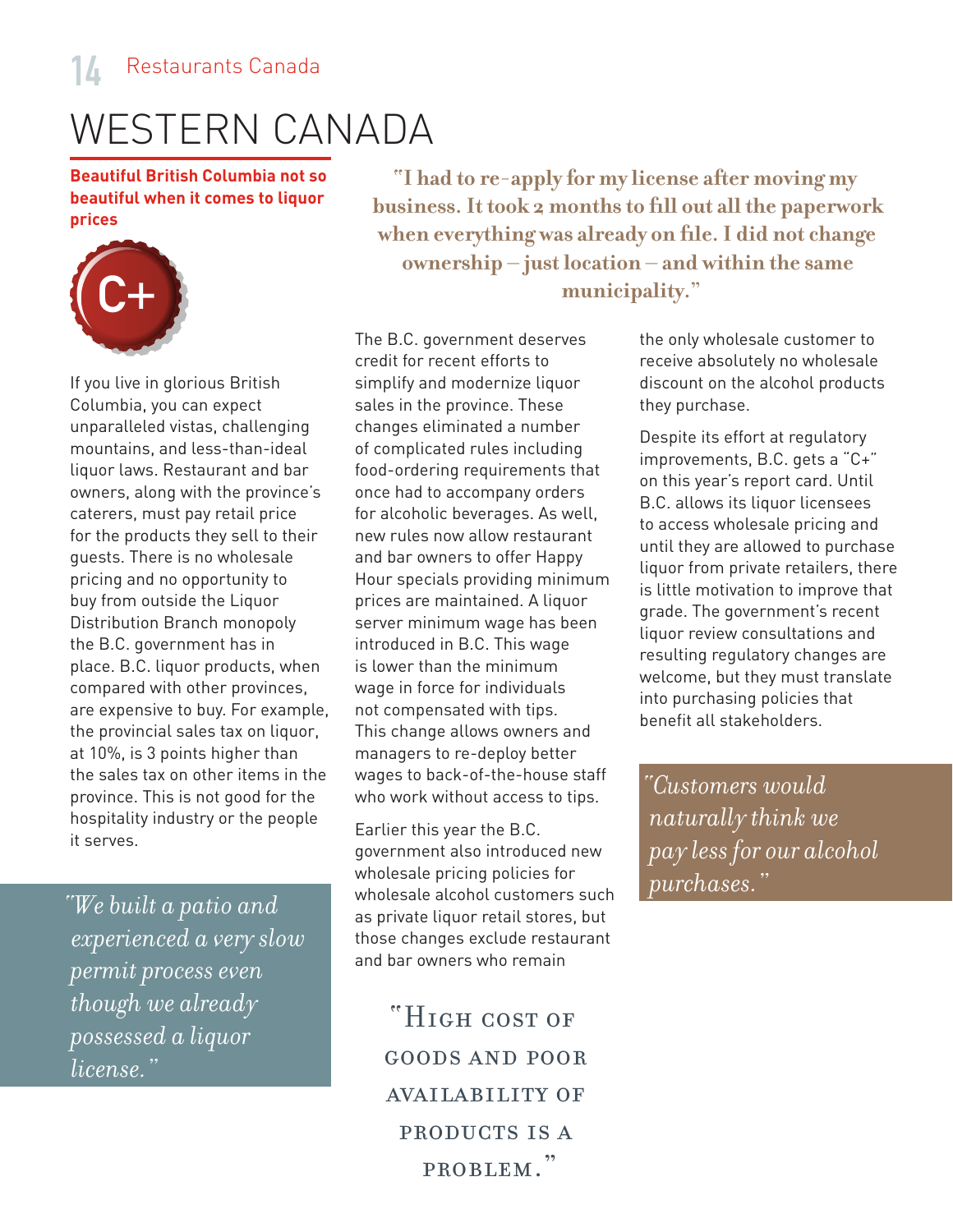### A REPORT CARD FOR CANADA – OUR METHODOLOGY

Restaurants Canada's report card **Raise the Bar** rates provincial government policy and legislation on beverage alcohol for licensed establishments. Provinces were ranked in four major categories and, after analysis and weighting, given an overall score. Within each category, provinces were allotted points on the criteria listed below. In cases where government laws and regulations were supportive of the hospitality industry, points were awarded. Conversely, laws and regulations that were punitive or unhelpful resulted in a reduction in the points tally. Provinces were evaluated on the following four categories:

- **1. Pricing and selection.** This category included factors affecting the supply of beverage alcohol to restaurant and bar owners. Provinces were awarded/deducted points based on availability of wholesale pricing, the prospect of restaurant and bar owners purchasing directly from suppliers or other sources, competition in the supply chain, available payment terms/methods, existing surcharges, and the number of products from which to choose
- **2. Licensing and Regulation.** This category took into consideration the cost of regulation to restaurant and bar owners. It evaluated the complexity of the licensing process, license wait times and required (and costly) advertising linked to license applications. The actual cost of licenses and their renewals along with mandated kitchen requirements were also part of the points-award/deduction process.
- **3. Customer Sales.** This category included factors that affect the final price of the product to restaurant and bar owners over and above the actual cost to them of the product they sell. Points were awarded/deducted for customer surcharges (i.e. extra taxes), licensee off-sales, and the absence or existence of a minimum wage for liquor servers which is the same as required for employees who have no access to additional revenue from tips.
- **4. Political/Regulatory Activity.** This category measured the political willingness to improve the current system. Provinces were evaluated on their recent activity to review, modernize, and simplify the liquor system for licensees. Government's consultation process to bring about change for the hospitality industry was measured. Lastly, governments were graded on their appreciation of the hospitality industry's contribution to their provincial economy.

Based on feedback from members, Restaurants Canada assigned weights to the above four categories to calculate a final score for the province. Members have established pricing as the most important issue when it comes to beverage alcohol. As a result, the first measurement factor, **Pricing and Selection**, had a weight of 45 out of 100. **Licensing and Regulation** is the second most important issue for the industry and, as a result, was given a weight of 30 out of 100. For **Customer Sales** the weighting was 15 out of 100 and for **Political/ Regulatory Activity**, it was 10 out of 100.

Grades for each of the four main categories were then weighted based on the above scale and a total grade was awarded.



The voice of foodservice | La voix des services alimentaires